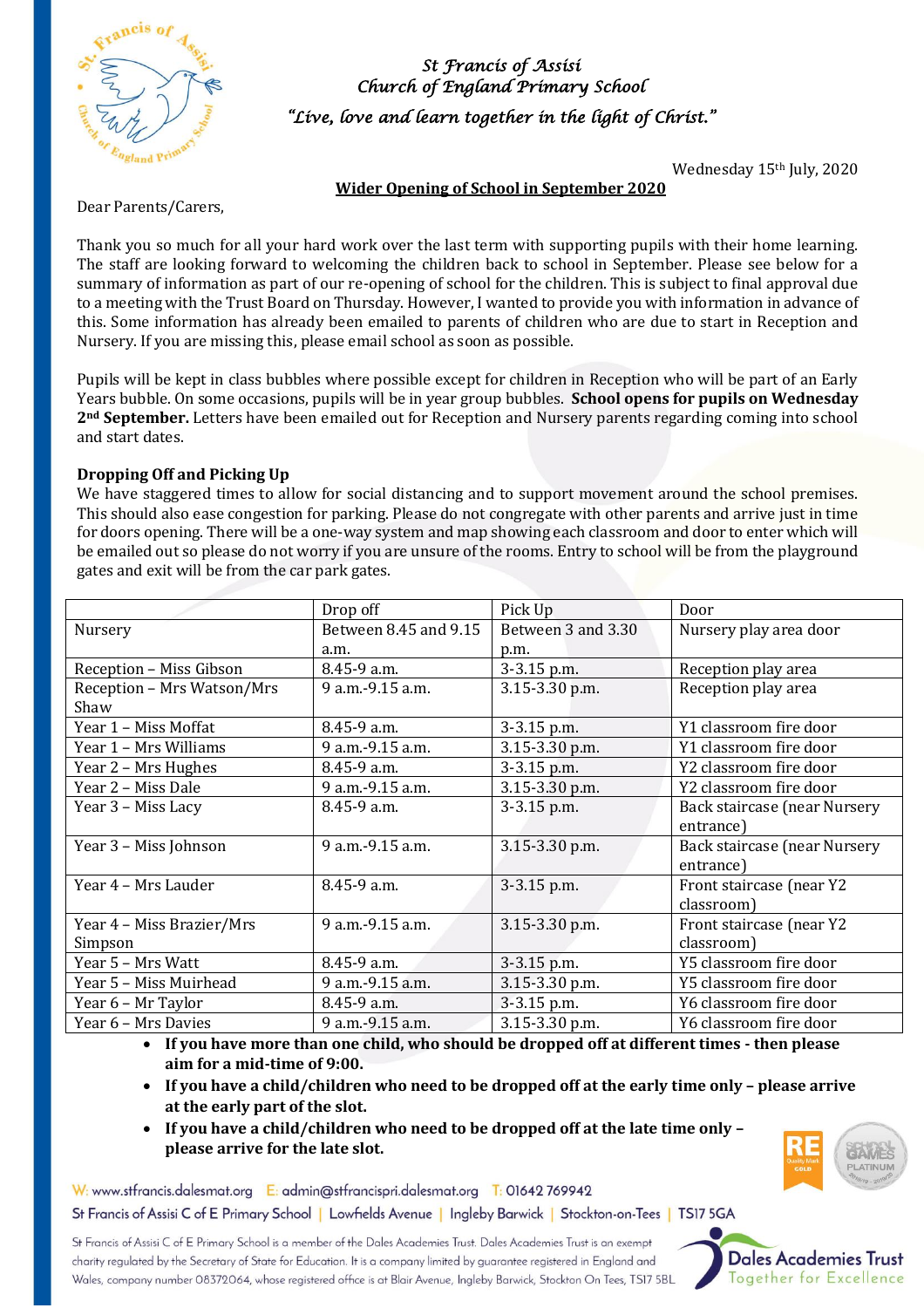

## *St Francis of Assisi Church of England Primary School*

*"Live, love and learn together in the light of Christ."* 

**Please keep to the timings as above. Pupils should not be coming into school at differing times to those stated. Pick up times should follow the same pattern – 3.15 p.m. is the mid-time if you have more than one child.**

#### **Playtimes and Lunchtimes**

These will be staggered so that bubbles do not mix. As we are unable to fit more than one year group at a time, we will be offering a reduced school menu. The Trust has recently undertaken a review of it school dinner provision, which is currently delivered by two different providers across our 13 Primary Schools. After a detailed analysis and tendering process, the decision has been made that from September, 'Mellors' will be providing school dinners in all our primary schools. Further details can be found in the Mellors newsletter and menu sheet, which will be sent home soon.

#### **Wake Up Shake Up and After School Clubs**

We will not be holding these for the first half term so that pupils are not mixing across year groups. This will be reviewed for the second half of the autumn term.

#### **Health and Hygiene**

Pupils will be washing their hands on a regular basis including on entry into the classroom each morning. They must not bring their own soap or hand sanitiser into school.

Pupils must not come to school if displaying any symptoms. If anyone in the school becomes unwell with a new, continuous cough or a high temperature, or has a loss of, or change in, their normal sense of taste or smell (anosmia), they will be sent home and advised to follow the guidance which sets out that they must self-isolate for at least 7 days School will support and advise so that they can [arrange to have a test](https://www.gov.uk/guidance/coronavirus-covid-19-getting-tested) to see if they have coronavirus (COVID-19). Other members of their household (including any siblings) should self-isolate for 14 days from when the symptomatic person first had symptoms.

Pupils displaying symptoms will be moved to a room where they can be isolated until they can be collected. The school's risk assessment has further details regarding control measures and following appropriate guidance.

#### **Classroom Organisation**

Most of the tables in classrooms will be arranged in rows and pupils will not be sitting face-to-face.

Resources will be cleaned regularly and will sharing will be kept to a minimum.

Reading books will be sent home on a regular basis as will homework books.

Collective Worship will be in classes.

For pupils in EY and Y1, there will be a range of learning opportunities so it will not always be possible for pupils to have their own resources. However, all resources will continue to be cleaned thoroughly and on a regular basis.

#### **The School Curriculum**

During the first few weeks of the new school year, staff will be supporting children in developing and increasing positive mental health and wellbeing as well as positive learning behaviours and areas such as independence, resilience, positivity, team work. Our themed learning is based on Togetherness and Teamwork. Classes will be setting Classroom Promises and pupils will all develop a clear understanding of expectations and behaviour in each class.

Subject leaders will be supporting staff in ensuring missed curriculum content due to school closure is taught in addition to teaching the current year's learning. Where pupils need additional support, school will organise this within the school day. Homework opportunities, expectations for reading at home etc. will all be communicated with parents. Curriculum priority for Y1-Y6 will be given to Reading, Writing, Maths, PSHE and R.E. although we will be teaching all curriculum subjects. Curriculum priority for Early Years will be given to the Prime then Specific Areas of Learning.

All information will be communicated to parents so please check your emails for copies of newsletters and correspondence from teachers.